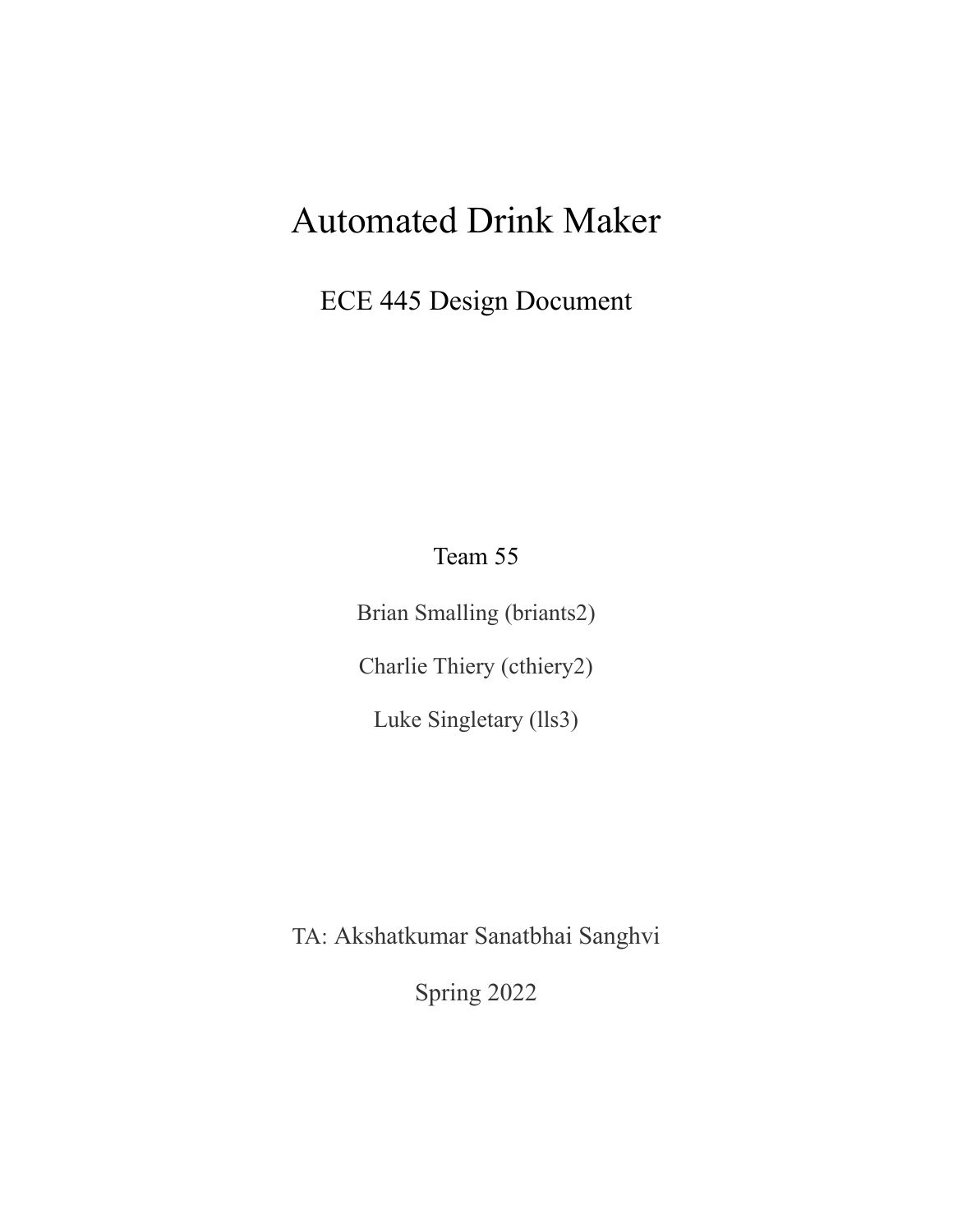# Contents

| 1.               |      |  |  |
|------------------|------|--|--|
|                  | 1.1. |  |  |
|                  | 1.2. |  |  |
|                  | 1.3. |  |  |
|                  | 1.4. |  |  |
| 2.               |      |  |  |
|                  | 2.1. |  |  |
|                  | 2.2. |  |  |
|                  | 2.3. |  |  |
|                  | 2.4. |  |  |
|                  | 2.5. |  |  |
|                  | 2.6. |  |  |
|                  | 2.7. |  |  |
| 3 <sub>1</sub>   |      |  |  |
|                  | 3.1. |  |  |
|                  | 3.2. |  |  |
| $\overline{4}$ . |      |  |  |
| 5.               |      |  |  |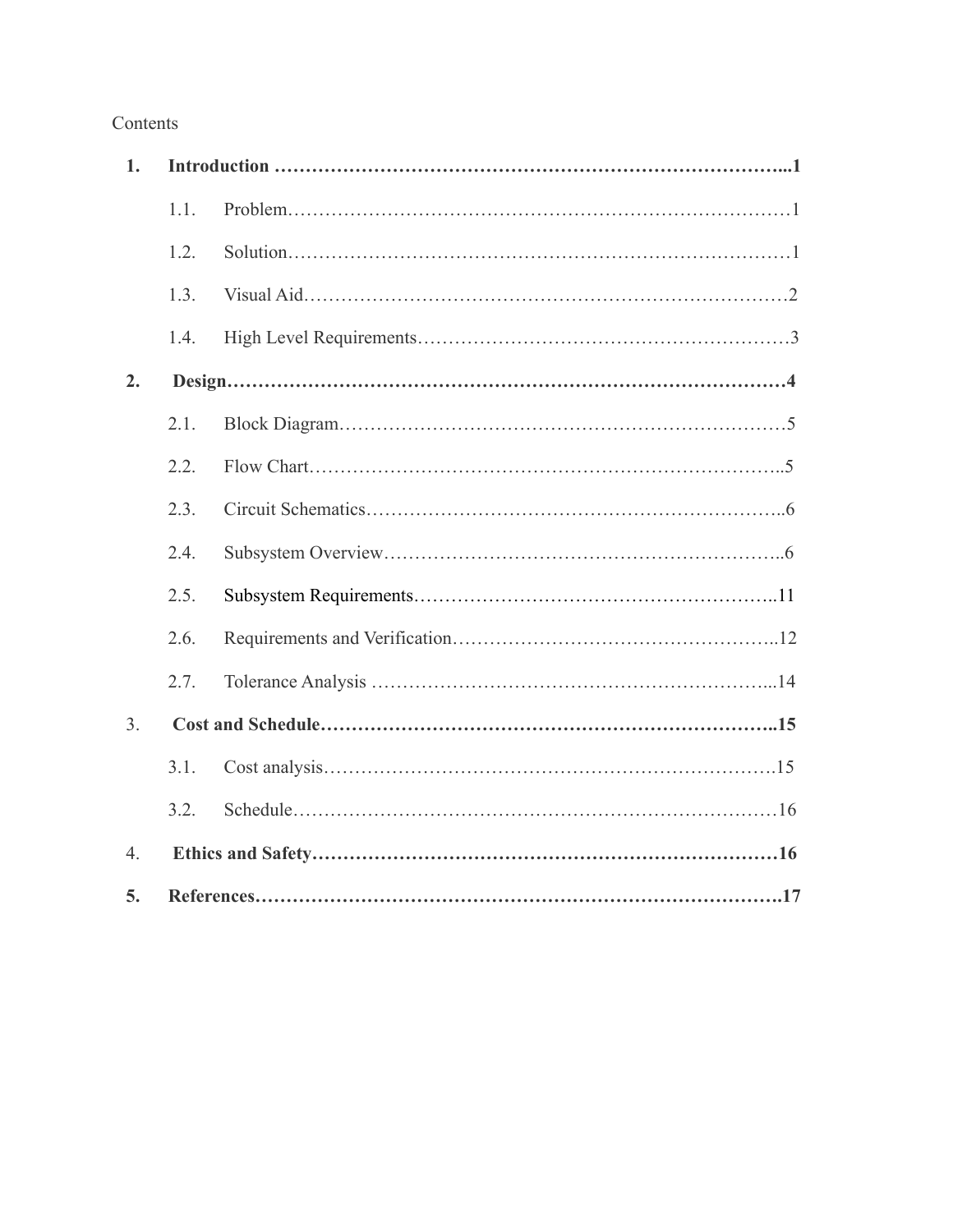#### **1 Introduction**

#### 1.1 Problem:

In many industries, staffing has become a huge problem due to covid, and no area has been impacted more so than the restaurant industry. Even before covid, restaurants would have staffing shortages due to the limited number of people in the job pool, poor retention of these employees, and lack of motivation<sup>[1]</sup>. Now these problems are even worse due to the pandemic, and these businesses are suffering because of it. The wait times are now much longer at these establishments, and once loyal customers are leaving unsatisfied. This leads to bad reviews and less repeat customers, which severely hurts a company's income in these already tough times. For this reason, a lot of restaurants have permanently closed because of bankruptcy. Something has to change to fix this problem.

## 1.2 Solution:

Our team has come up with the idea to make a remotely operated autonomous drink maker. This will allow the waiter to put drink orders in while at the table and will free up time for them to help other customers in this new found free time. With this the problem of extremely long wait times at restaurants will be greatly reduced.

- 1. The remote control for the device will use bluetooth to communicate with the receiver, which will then tell the device's microcontroller which drink it will be making.
- 2. Once the process is started, a series of two motors will be used to hold up and dispense cups onto the rotating table.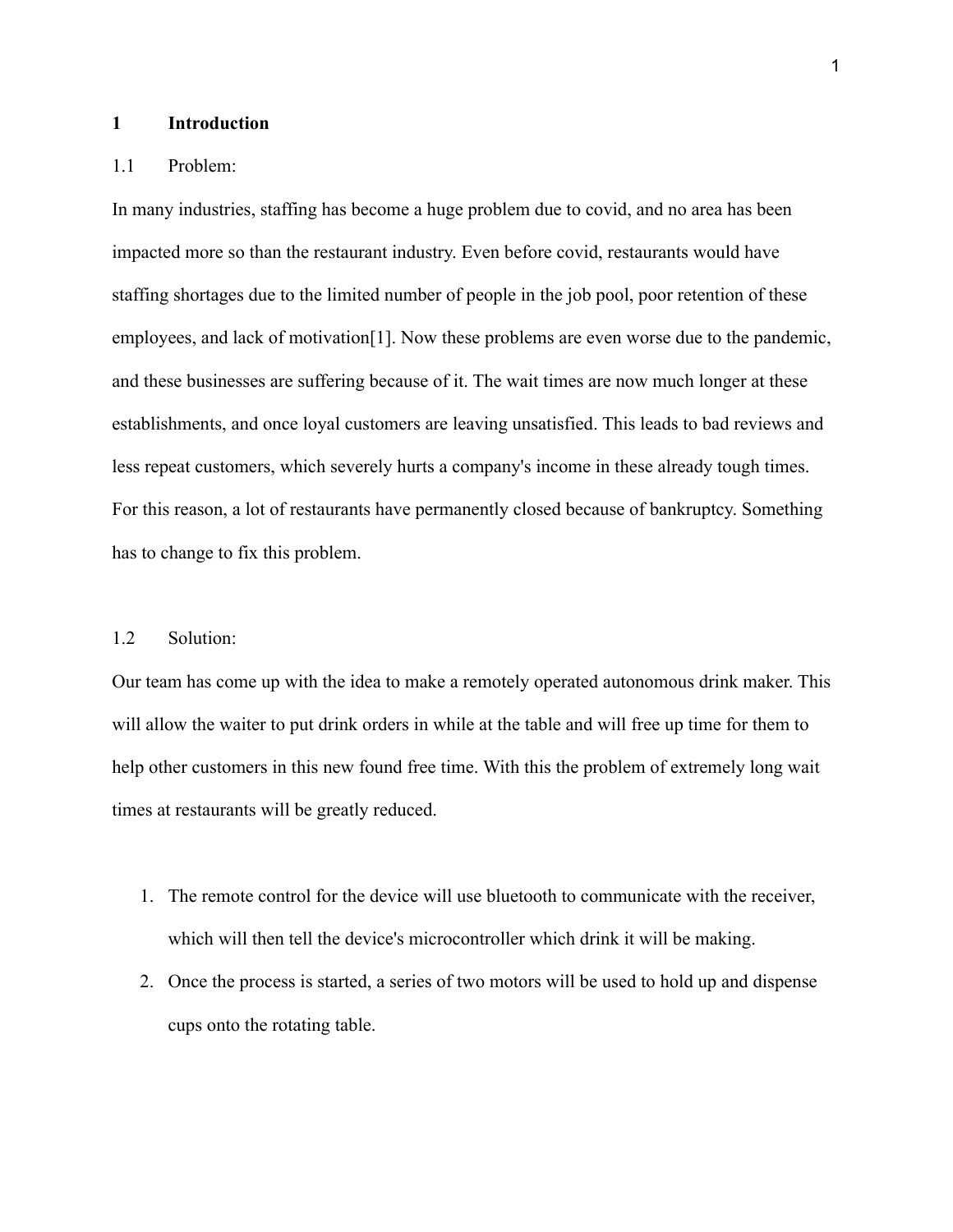- 3. The rotating table will be controlled by the microcontroller and a photosensor in conjunction. The photo sensor will inform the microcontroller when the cup is in place and then when filling is complete the rotating table will move the cup to the unloading area.
- 4. The filling system for the machine will be a gravity fed dispenser that will be operated by two solenoid valves. These valves will be connected to the microcontroller to make sure they are being operated correctly. The microcontroller will be incharge of the timing for the solenoid valves so that each cup is given the exact same amount of liquid.
- 5. The microcontroller for this device will be in charge of controlling the precise timing that will be needed for each component of our project. It will also be responsible for dispensing the correct drink.
- 6. The bluetooth device for our project will have a receiver to relay the data from the remote to the microcontroller, and a sender that will be transmitting the input from the buttons on the remote
- 7.
- 1.3 Visual Aid:



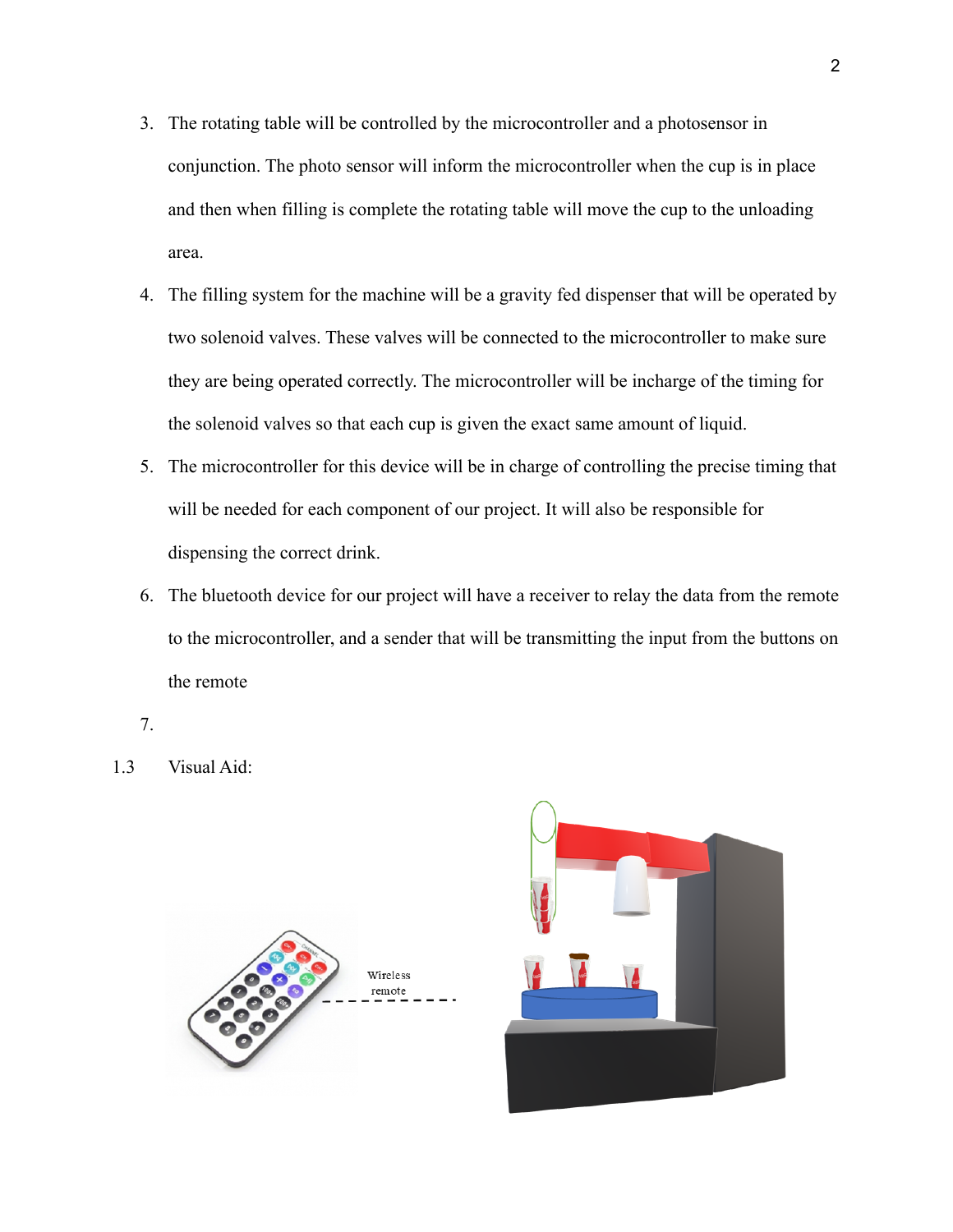



Figure 2

- Blue Turntable
- Black Stand and housing for our components. Such as a stepper motor, photo sensor, microcontroller, and bluetooth receiver.
- Red Containers for our liquid. This also will hold the servo motors to control the valves.
- Clear The cup loading and housing. This will have two solenoids for the loading of cups.
- 1.4 High Level Requirements:

The first thing that our machine has to do is drop cups one at a time on the the rotating table. We will use two servos to do this, one to hold the cups and the other to push the bottom one off. Without this, we won't have cups to fill.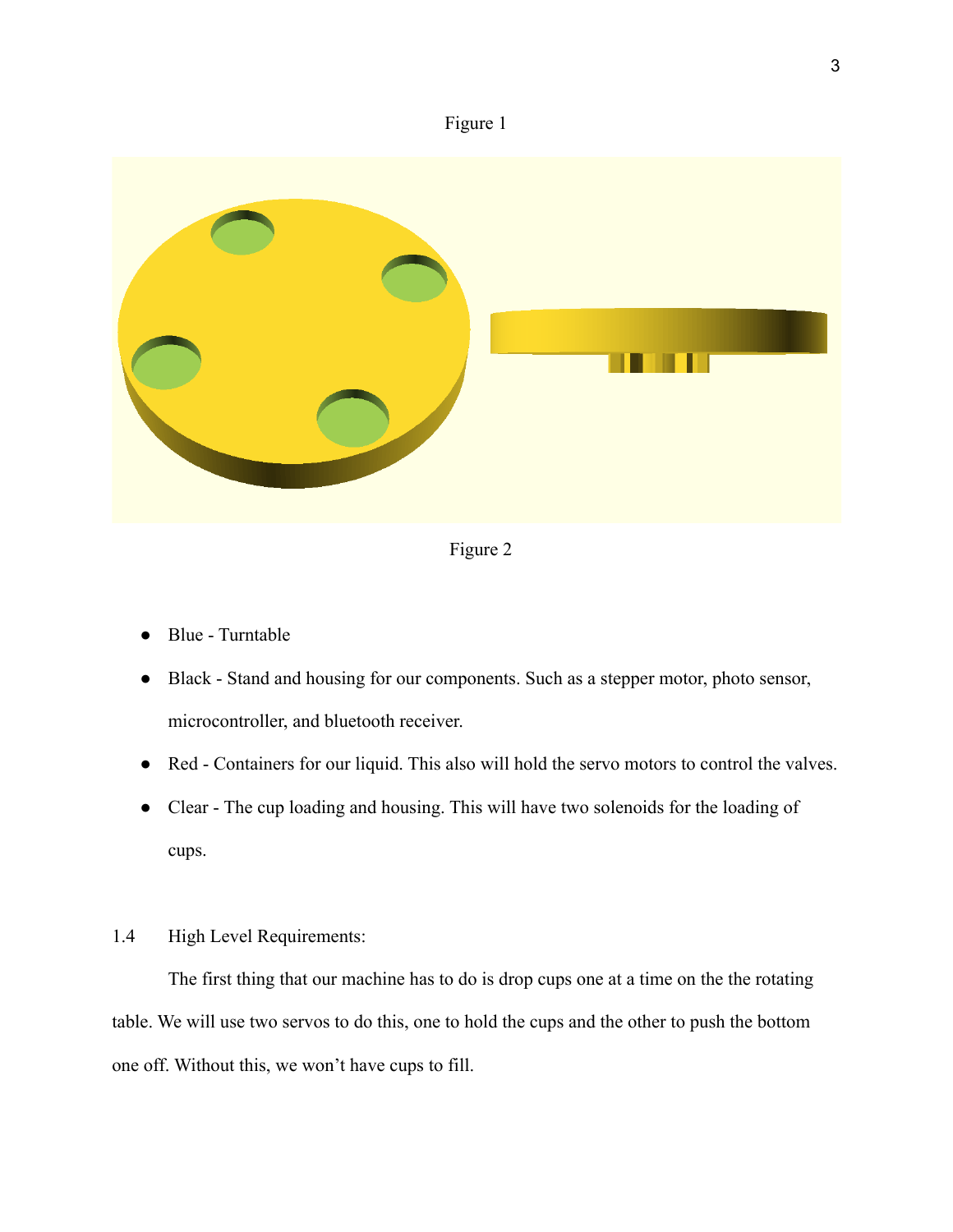The next requirement is that our rotating table has to move the cups properly. First, it has to move an empty cup under the nozzle on the dispenser. Then, once the cup is full, the table must rotate the cup out of the way in order to make room for the next one. This is also where the full cups can be picked up.

The dispenser must give the correct amount of soda at the right time. The cup needs to be 80% +/- 5% full once done, and the soda must correspond to the one selected on the remote. If the machine dispenses at the wrong time, it could spill soda everywhere, so the timing needs to be correct too.

The wireless remote needs to be able to communicate with the microcontroller. This is how we select the drink that we want, so if this doesn't work nothing will. Pressing the button on the remote should dispense the corresponding drink into a cup.

## **2 Design**

2.1 Block Diagram: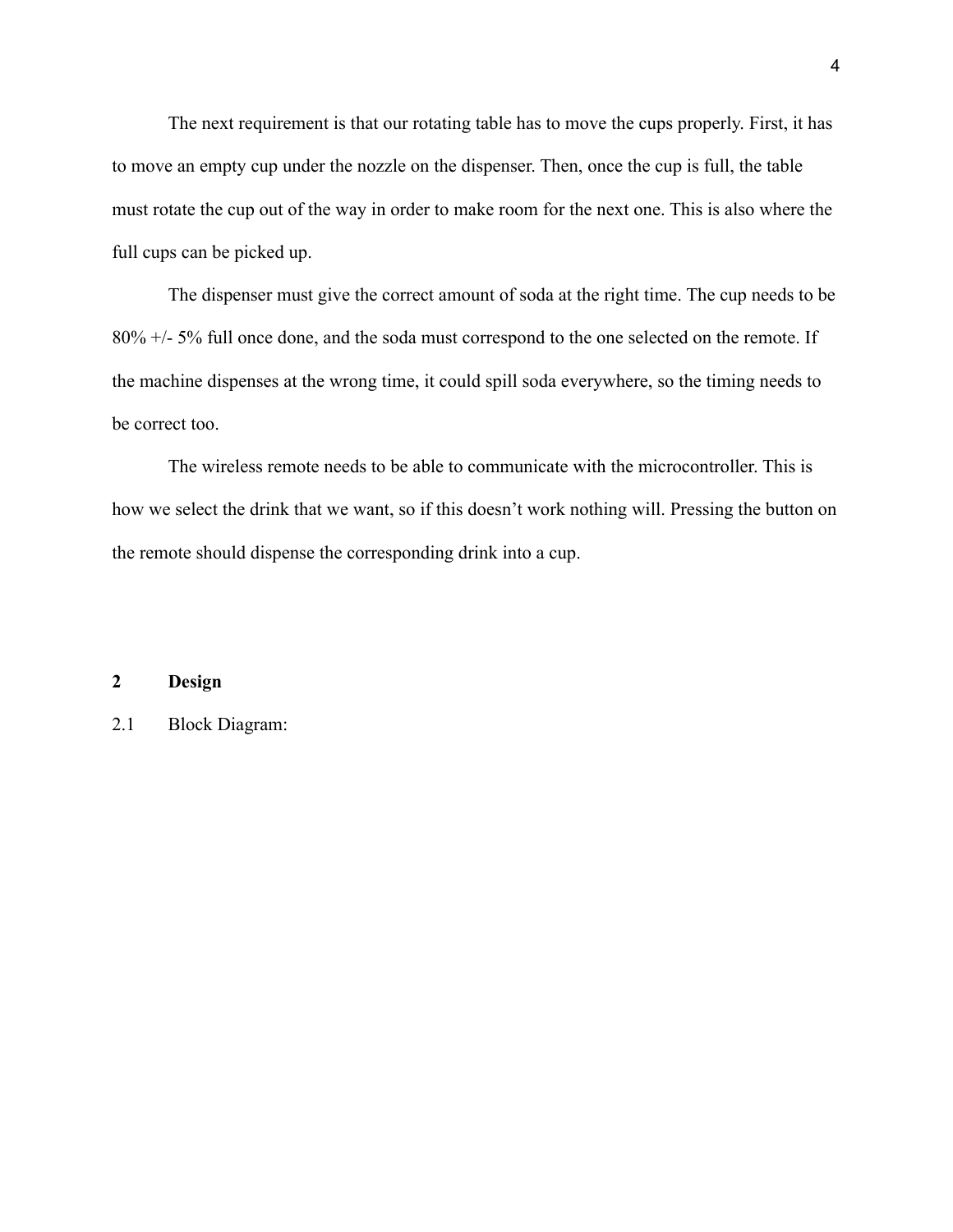

Figure 3

2.2 Flow Chart:



Figure 4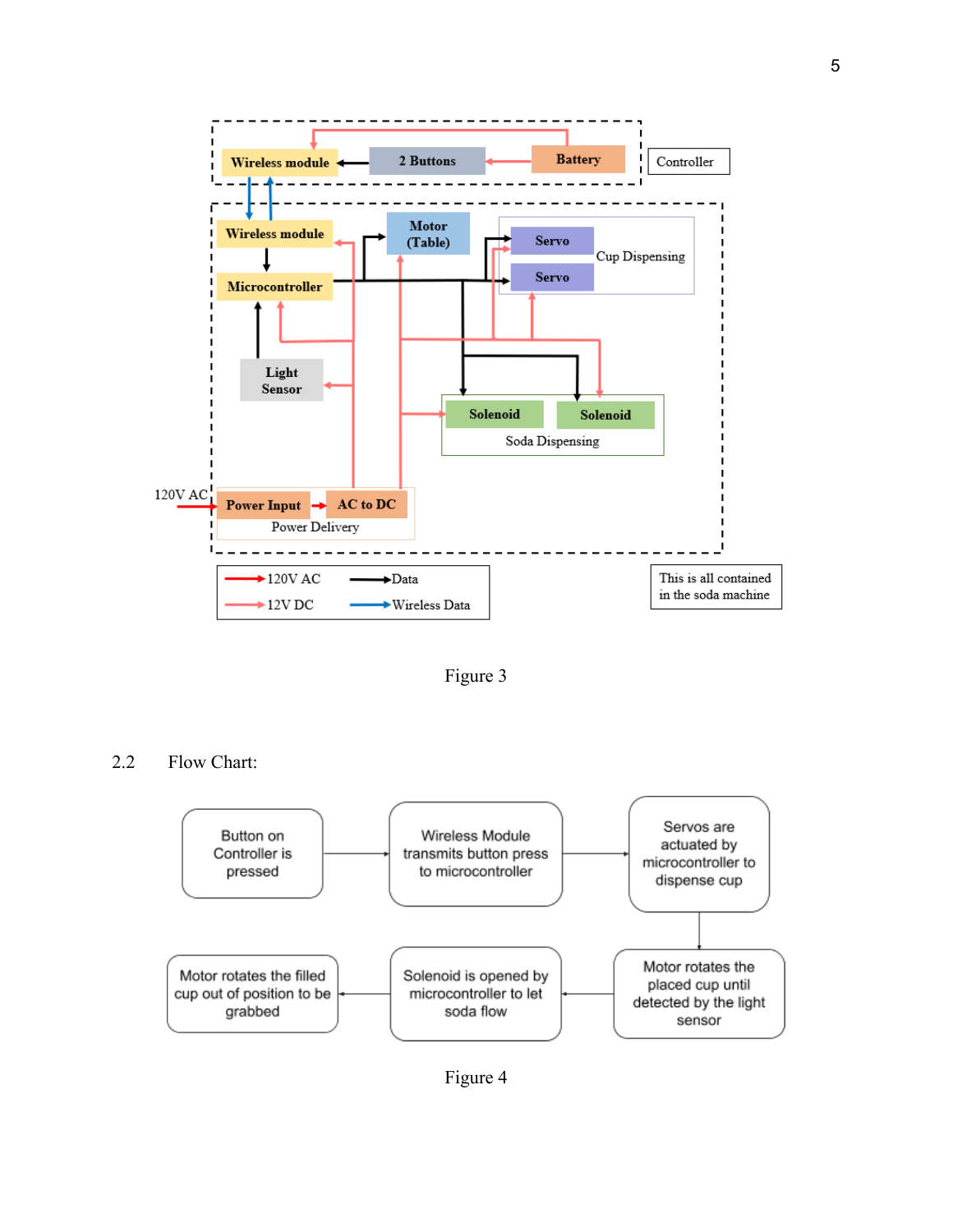# 2.3 Circuit Schematics





- 2.4 Subsystem Overview:
	- 1. The power delivery subsystem's purpose is to provide power to the actual soda machine. It consists of a power input to take 120V AC from a wall outlet. It then is paired with a device to change the AC input to DC output for the rest of the components in the machine to run off of.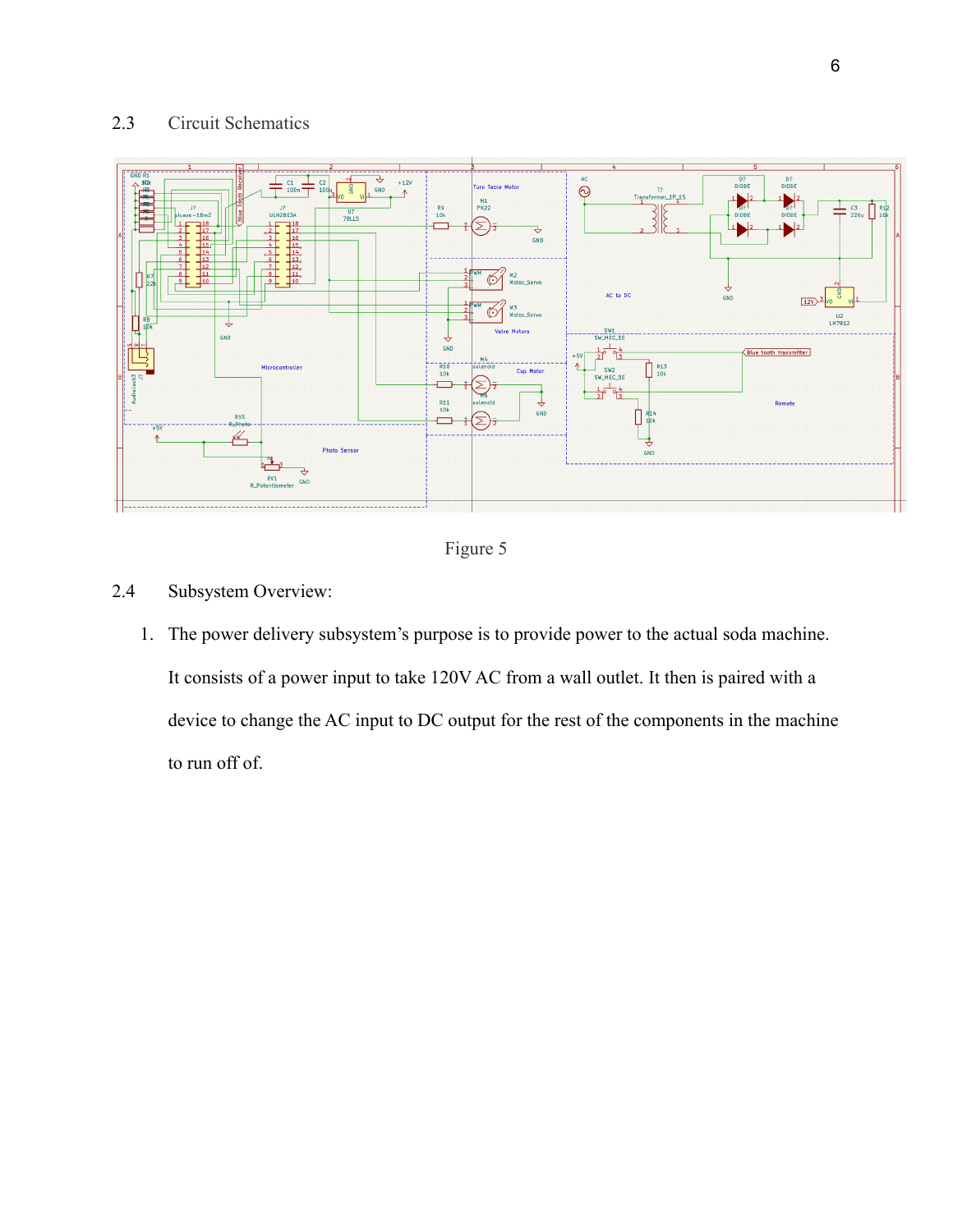

## Figure 6

2. The controller subsystem is detached from the machine so it has its own power source in the form of a battery housed inside the controller. The other main component housed inside the controller are the four buttons, one button per drink in our machine. The buttons send data via Bluetooth to the microcontroller housed inside the soda machine.



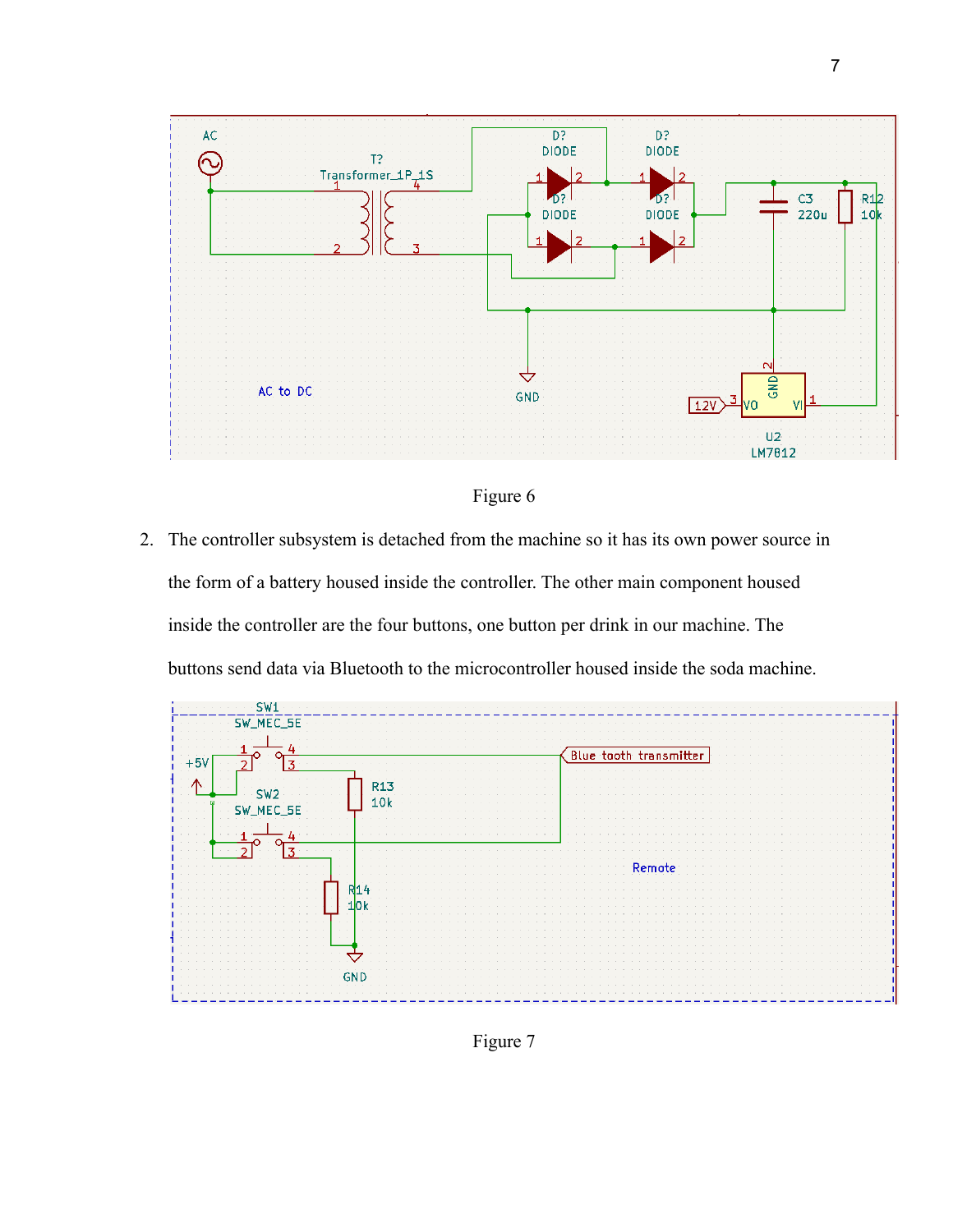3. The microcontroller gets power from the power delivery subsystem and receives data from the controller. It uses that data to determine when to dispense a cup, when to move the conveyor, and when to dispense the soda. It will be the brain of the machine and have a hand in every aspect of the machine short of the power delivery.



Figure 8

4. The cup dispensing subsystem has power given to it in order to run the two servos that will dispense the cups. One will drop the bottom cup onto the table, and the other will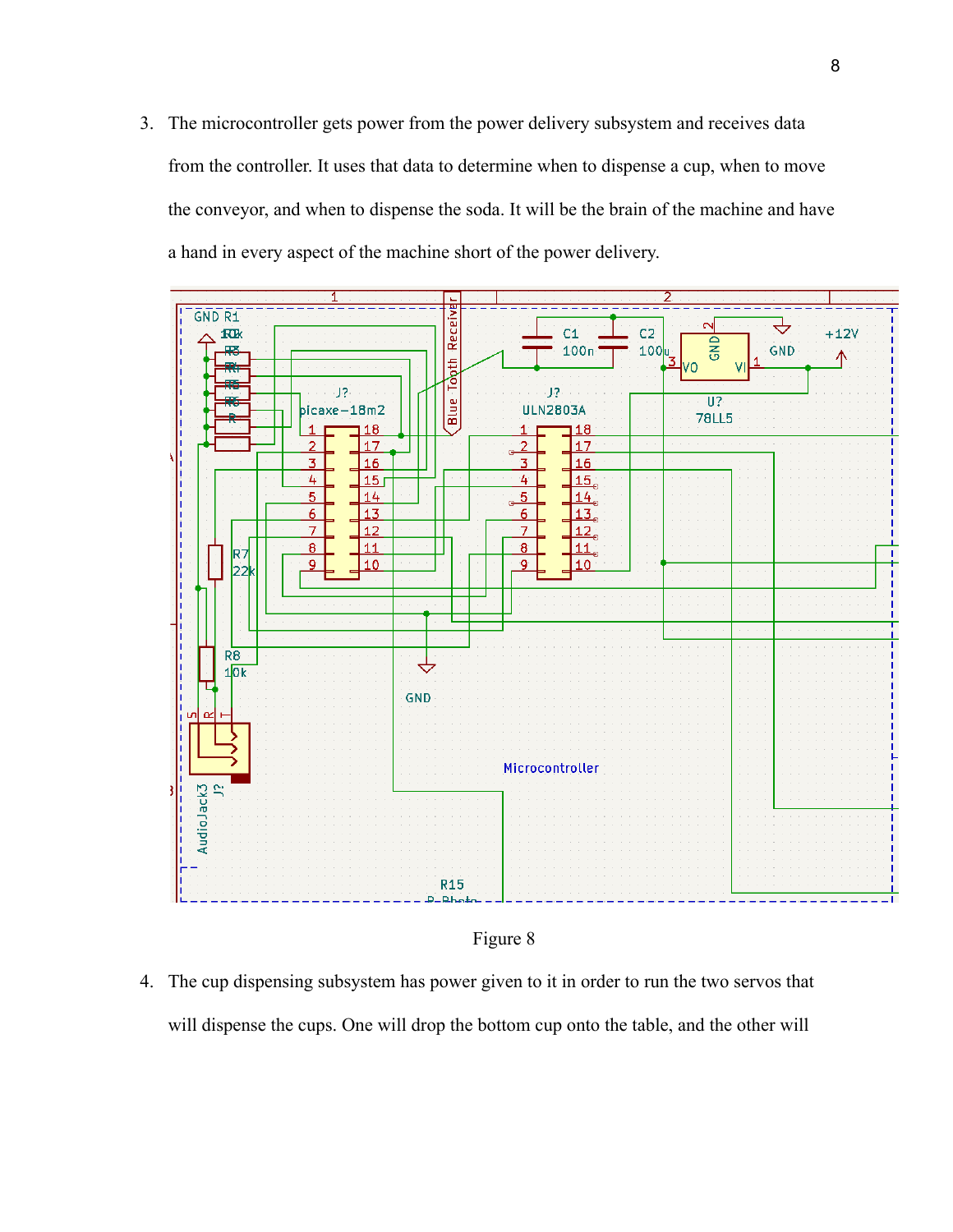hold the rest of the stack up so that we don't drop more than one cup. The servos will be timed and controlled by the microcontroller so that it works every time.



Figure 9

5. The rotating table will take data from the microcontroller in order to know when it should start moving after the cup has been placed on it. Then, it will then move the cup underneath the soda fountain waiting for the proper amount of soda to be dispensed. After the soda has stopped, it can then continue moving the cup around, and it can wait there to be taken by the user.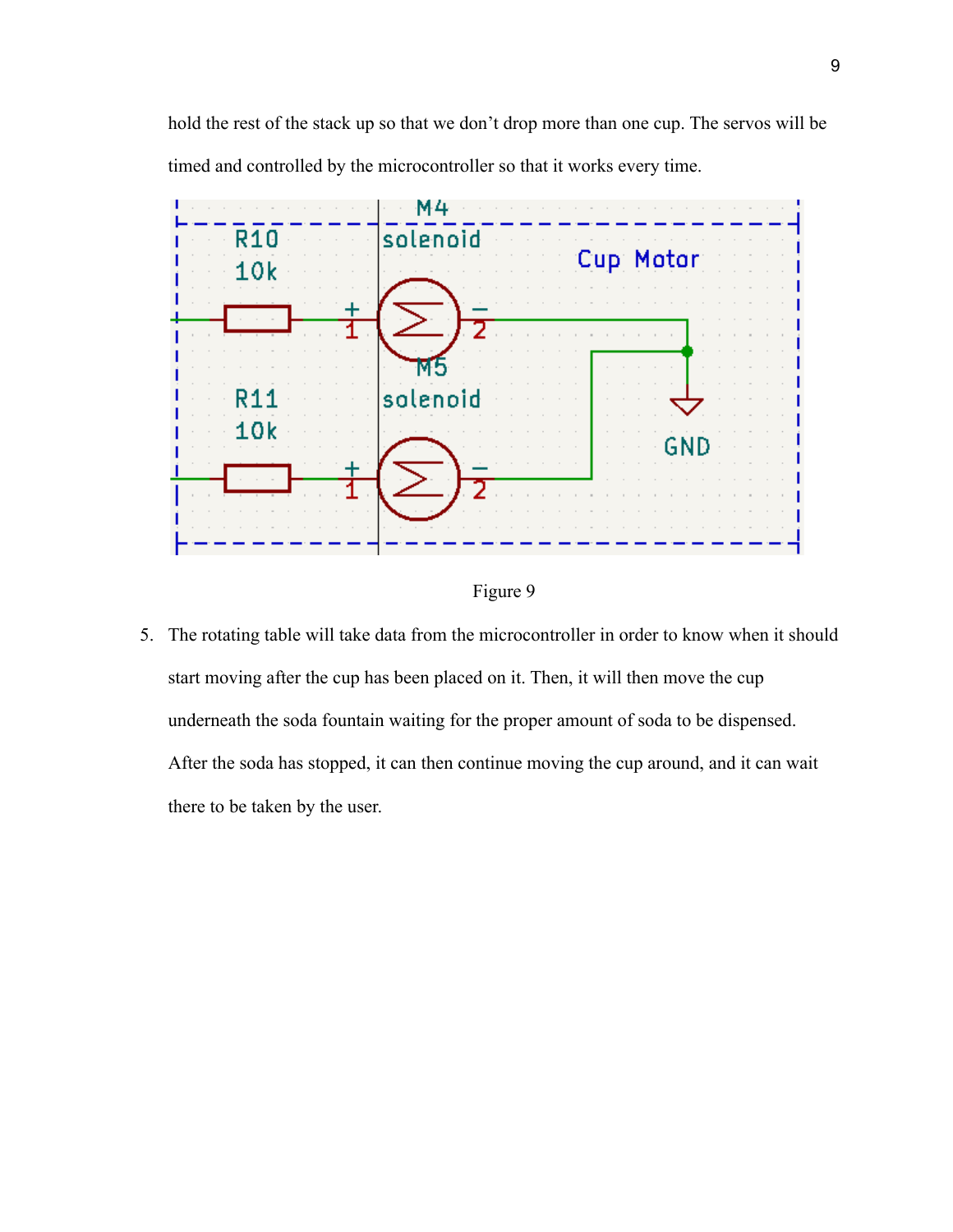

## Figure 10

6. The soda dispensing subsystem is the final one. It takes power, data from the microcontroller, and uses solenoids, in order to dispense soda into the cup placed underneath it by the conveyor belt. We will use a light sensor to see when a cup is in position to have soda dispensed. There will be a timer in order to know when the solenoids should turn off to stop dispensing the soda. There are planned to be two solenoids total, one for each drink planned to be inside the soda machine.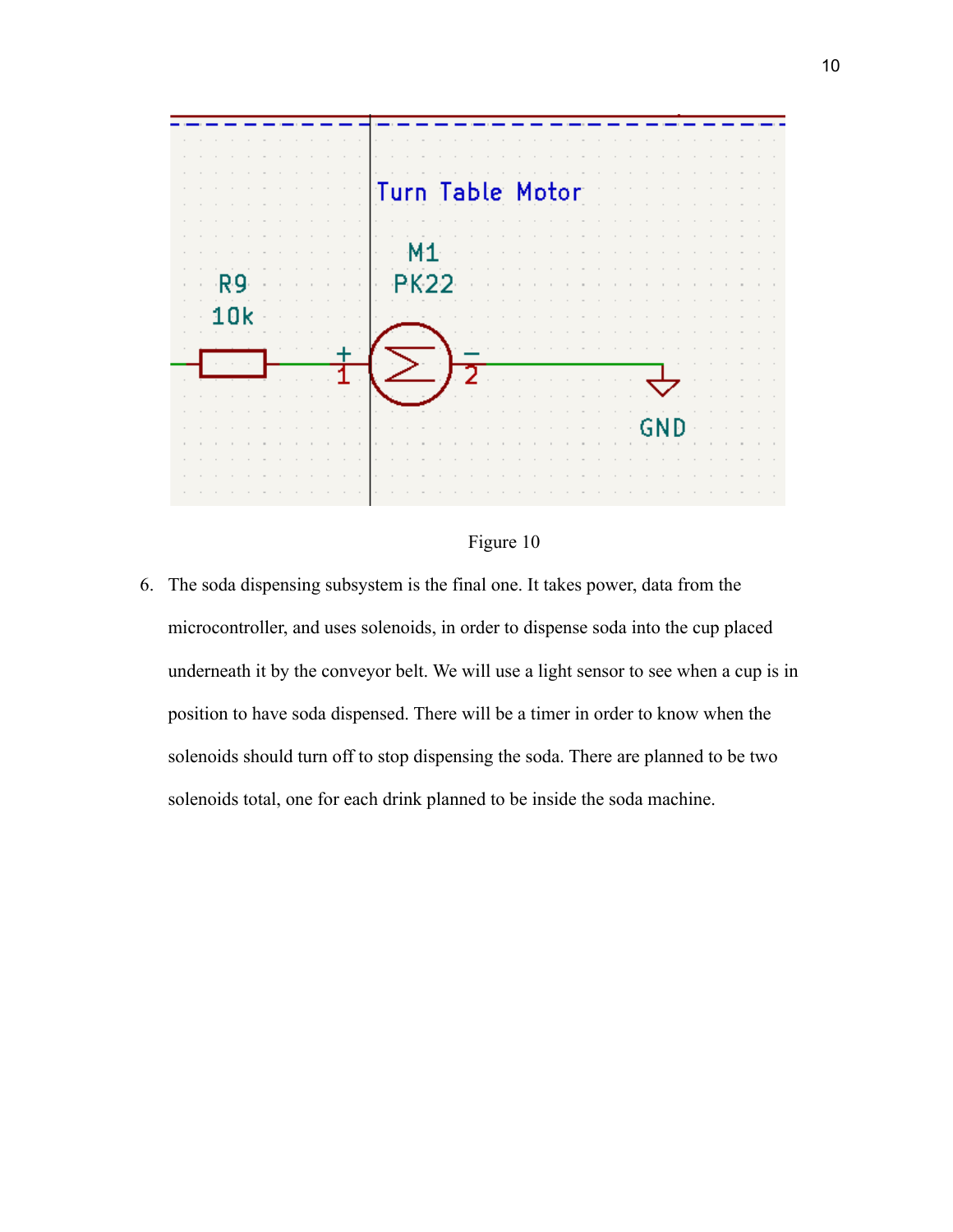



## 2.5 Subsystem Requirements:

- 1. The cup dispenser must be able to dispense one cup at a time without dropping the whole stack. If anything other than one cup comes out, we will count it as a failure. There will be two servos to do this, one to drop the bottom cup, and another to support the rest of the stack. All the movement will be done by servos controlled by the microcontroller.
- 2. The rotating table must move the cups to the correct positions at the correct time. A cup will be placed on it by the cup dispenser, and from there the table has to move the cup under the nozzle to have soda dispensed into it. After it is filled, the cup turns further around the table and is able to be picked up from there.
- 3. The soda dispenser must be able to sense a cup when it comes near, and begin to dispense the correct soda into the cup. The microcontroller needs to know which soda to dispense,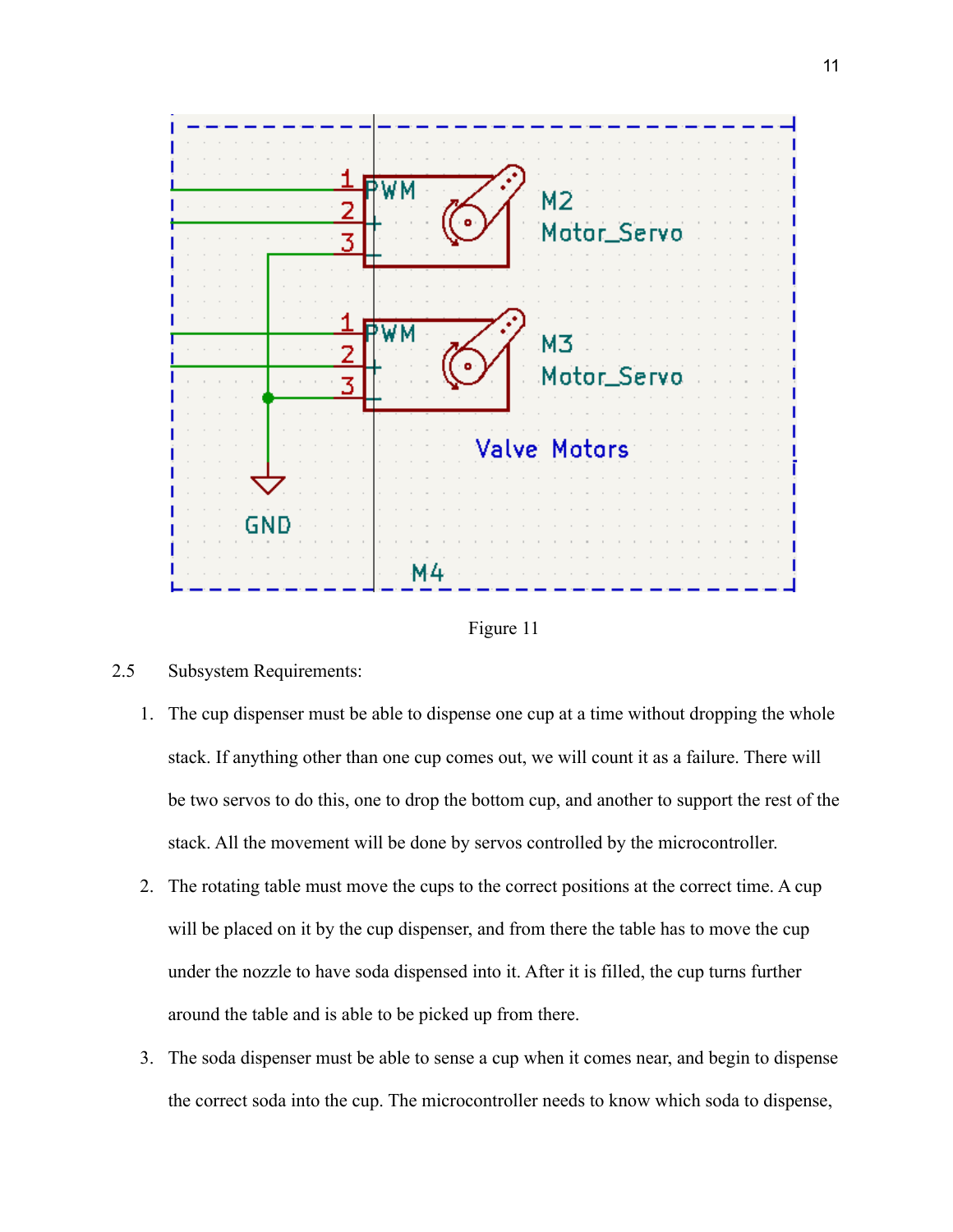and then open a valve to allow the correct amount of soda into the cup so that it is full but not overflowing.

- 4. We must be able to use a controller to make the machine work. There will be two buttons on the controller, each one describing a different drink. When a button is pressed, a cup must be grabbed, moved to the dispenser, filled with the chosen soda, and then moved along to be picked up.
- 2.6 Requirements and Verifications

| Controller                                                                                                                                                                                                  |                                                                                                                                                                                                                                                                                                                                                                                                                                                                                                                                                                                                                     |  |  |  |
|-------------------------------------------------------------------------------------------------------------------------------------------------------------------------------------------------------------|---------------------------------------------------------------------------------------------------------------------------------------------------------------------------------------------------------------------------------------------------------------------------------------------------------------------------------------------------------------------------------------------------------------------------------------------------------------------------------------------------------------------------------------------------------------------------------------------------------------------|--|--|--|
| Requirements                                                                                                                                                                                                | Verification                                                                                                                                                                                                                                                                                                                                                                                                                                                                                                                                                                                                        |  |  |  |
| Machine dispenses cup from button<br>1.<br>press<br>Table waits for cup then moves into<br>2.<br>proper position<br>Correct soda is dispensed in proper<br>3.<br>amount based on which button is<br>pressed | 1. Verification for 1<br>a. Verify output voltage of 5V is<br>outputted using multimeter<br>2. Verification for 2<br>a. Verify output voltage of 12V is<br>outputted using multimeter<br>b. Verify voltage appears shortly<br>after cup has landed in at least<br>3 seconds<br>c. Verify voltage is active until<br>cup is detected by light sensor<br>3. Verification for 3<br>a. Verify output voltage of 12V is<br>outputted using multimeter<br>b. Verify voltage appears after<br>light sensor detects cup in<br>position<br>c. Verify voltage appears for<br>enough time for cup to be 80%<br>$+/-$ 5% filled |  |  |  |

| <b>Cup Dispensing</b> |              |  |
|-----------------------|--------------|--|
| Requirements          | Verification |  |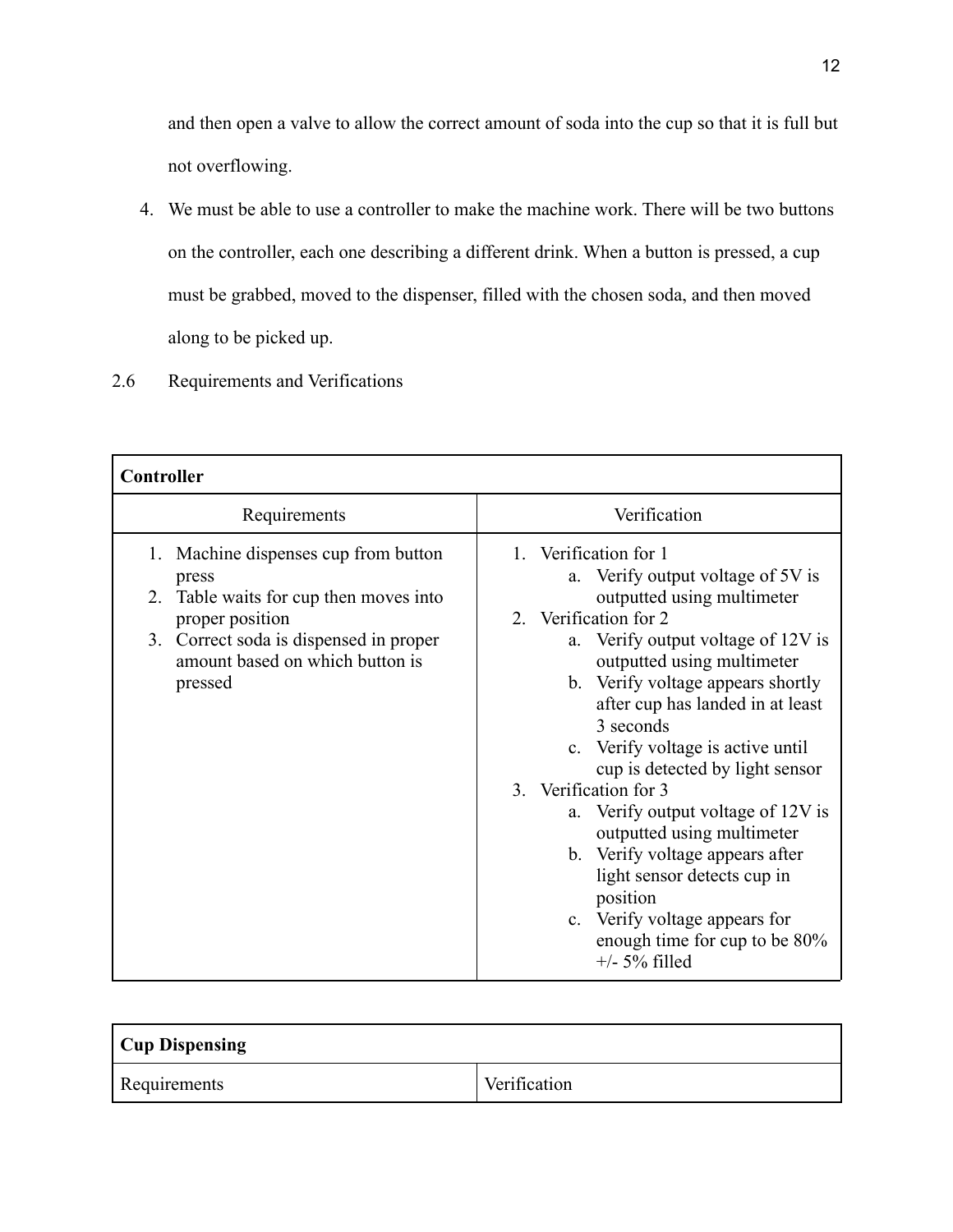| 1. Only one cup is dispensed at a time<br>and lands in slot of table | 1. Verification for 1<br>a. Apply voltage pulse of 5V to<br>lower servo to release cup<br>verifying that it lands in slot<br>b. Apply same voltage pulse to<br>close the prior servo<br>c. Apply same voltage pulse to<br>open top servo and lower cups<br>to the bottom servo<br>d. Apply same voltage pulse to<br>close the upper servo<br>e. Run multiple times to see<br>consistency of dispensing<br>system |
|----------------------------------------------------------------------|------------------------------------------------------------------------------------------------------------------------------------------------------------------------------------------------------------------------------------------------------------------------------------------------------------------------------------------------------------------------------------------------------------------|
|----------------------------------------------------------------------|------------------------------------------------------------------------------------------------------------------------------------------------------------------------------------------------------------------------------------------------------------------------------------------------------------------------------------------------------------------------------------------------------------------|

| <b>Soda Dispensing</b>                                                                                                                                                               |                                                                                                                                                                                                                                                                                                                                                                                                                                                                                                                                                                                                                                  |  |  |  |
|--------------------------------------------------------------------------------------------------------------------------------------------------------------------------------------|----------------------------------------------------------------------------------------------------------------------------------------------------------------------------------------------------------------------------------------------------------------------------------------------------------------------------------------------------------------------------------------------------------------------------------------------------------------------------------------------------------------------------------------------------------------------------------------------------------------------------------|--|--|--|
| Requirements                                                                                                                                                                         | Verification                                                                                                                                                                                                                                                                                                                                                                                                                                                                                                                                                                                                                     |  |  |  |
| Able to differentiate which soda is<br>1.<br>dispensed<br>Soda is dispensed in order to fill cup<br>2.<br>$80\% +1.5\%$ of the way to the top<br>Soda does not leak<br>$\mathcal{E}$ | 1. Verification for 1<br>a. Apply voltage of 12V to<br>solenoid to make sure the<br>desired soda is the one let out<br>b. Go back and forth checking for<br>consistency<br>2. Verification for 2<br>a. Determine a rough time guess<br>to fill cup volume to $80\%$<br>Test and refine time value<br>$h_{\cdot}$<br>using graduated cylinder to get<br>closer to an average of 80%<br>c. Repeat for the other soda<br>3. Verification for 3<br>a. Fill containers as much as<br>possible to create max possible<br>strain on solenoid valves<br>b. Find time needed after<br>dispensing for dripping soda to<br>leave the tubing |  |  |  |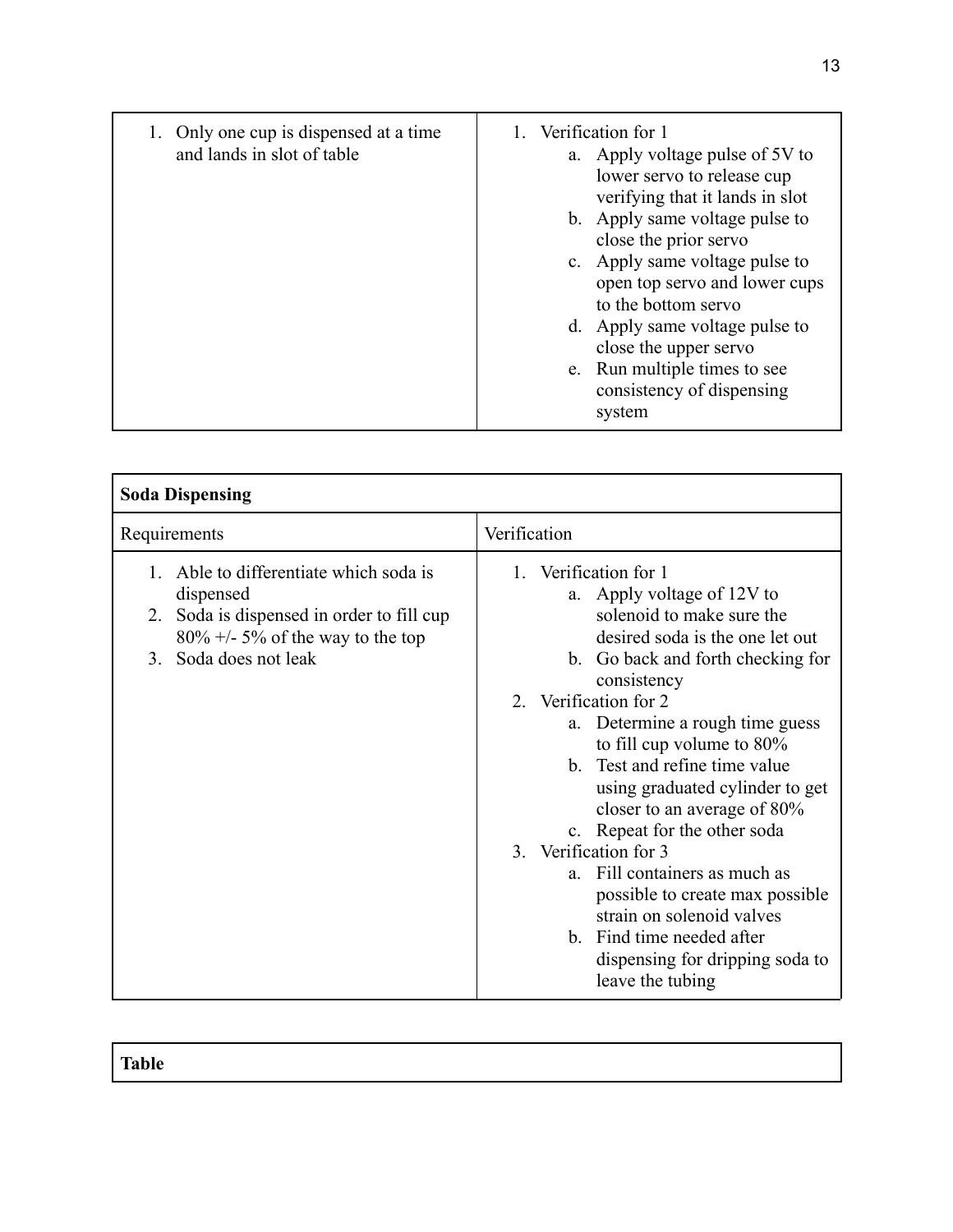| Requirements                              | Verification                       |
|-------------------------------------------|------------------------------------|
| Table can hold the cup and keep it<br>1.  | 1. Verification for 1              |
| from falling or spilling                  | a. Dispense cups using cup         |
| 2. Table stops rotating from detection of | dispensing method stated           |
| cup by light sensor                       | above                              |
| 3. Table rotates once cup is filled with  | b. Run table with unfilled cup     |
| next slot in position for next cup to be  | viewing how stable it is           |
| dispensed                                 | c. Repeat b with a filled cup      |
|                                           | 2. Verification for 2              |
|                                           | a. Place light sensor verifying it |
|                                           | interrupts rotation of table       |
|                                           | 3. Verification for 3              |
|                                           | a. Use timing from soda            |
|                                           | dispensing verification            |
|                                           | b. After rotation is complete,     |
|                                           | repeat verification 1 to ensure    |
|                                           | it has rotated the proper          |
|                                           | amount                             |

| <b>Power Delivery</b>                                                                                         |                                                                                                                               |  |
|---------------------------------------------------------------------------------------------------------------|-------------------------------------------------------------------------------------------------------------------------------|--|
| Requirements                                                                                                  | Verification                                                                                                                  |  |
| 1. AC to DC converter can provide the<br>$12V + 10\%$ necessary to power the<br>separate parts of the machine | Verification for 1<br>a. Measure output voltage with<br>reference to ground using a<br>multimeter to verify $12V +$ /-<br>10% |  |

# 2.7 Tolerance Analysis:

There are a lot of aspects to this project that could break the whole thing. If the remote doesn't work, we won't be able to dispense any soda. If the cup dispenser doesn't work, we won't have any cups to fill. If the conveyor doesn't work, the cups won't be in position to be filled by the machine. If the dispenser doesn't work, we may overfill the cup or not fill it enough. We could also dispense the wrong drink, which would also be a failure.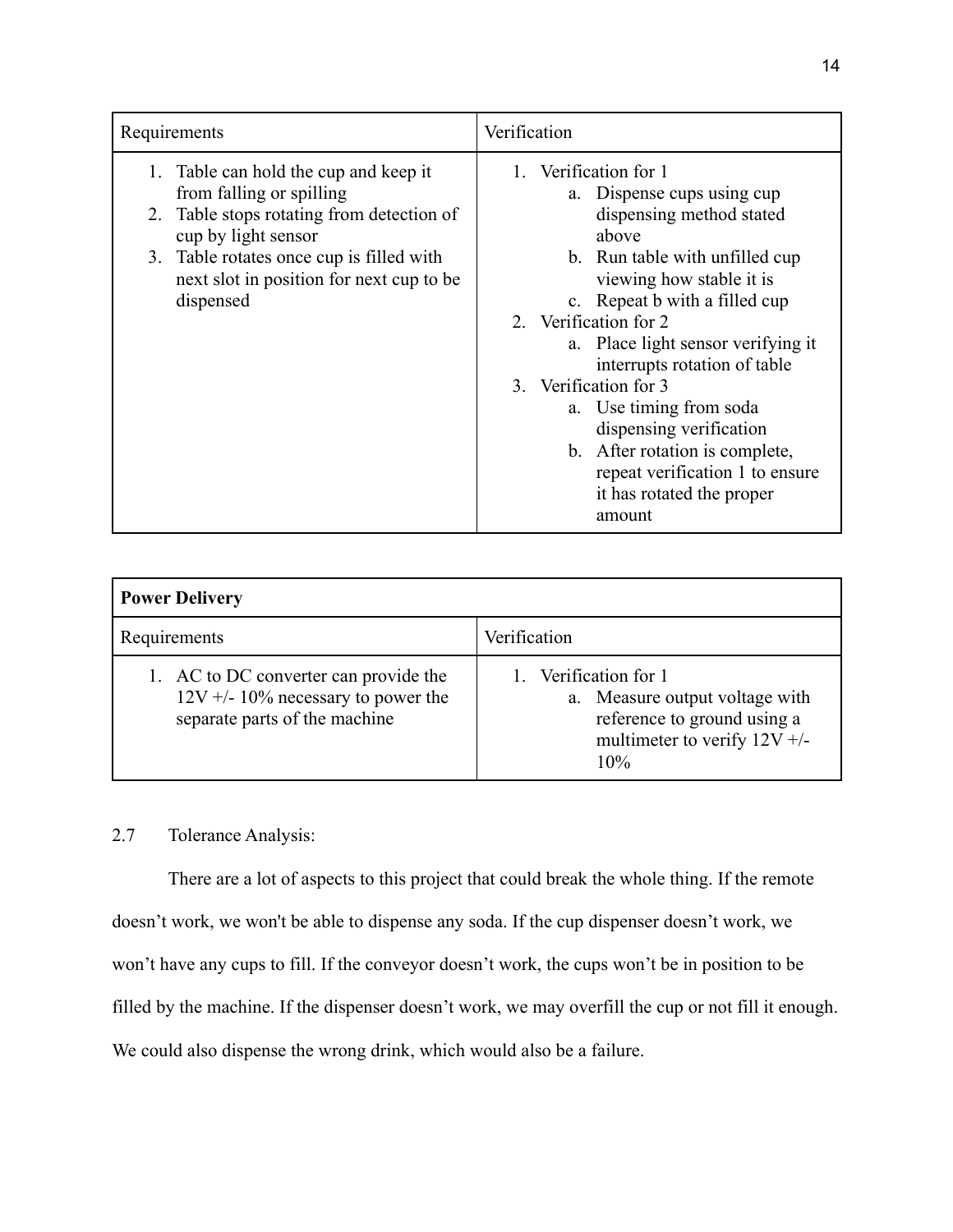The vast majority of these errors will be solved with proper coding. A lot of it comes down to timing, which electronics can do very well when designed correctly. Making sure this works will be the hardest part of the project, but we are confident that it will be done.

Our product will have a large focus on consistency across uses. We want it to dispense the same amount of soda into a cup every time, at the right time. To test this, we will be looking at the fill level of the cup after the soda is dispensed. We will check to make sure that the level stays near the top of the cup every time, at approximately 95% full. If we need to be more precise, we can always check the exact volume using a graduated cylinder. Other testable components are simple "yes or no" questions, such as if the cup is dispensed properly, does the machine dispense the correct soda, does the soda fill the cup or pour onto the floor. Making sure the table rotates correctly will also be tested, but again that's really only yes or no.

Unit testing can be done with oscilloscopes and multimeters on individual parts. Motors are driven at 12V, so we can measure the voltage along those lines to make sure they are active at the right times. This can be used to test the solenoids and DC motor for the table. The servos are driven by a PWM signal, so we will use an oscilloscope to measure the signal.

#### **3 Cost and Schedule**

- 3.1 Cost Analysis:
	- $\bullet$  Labor [3]:
		- Computer Engineer (1 person)
			- \$47/hour \* 80 hours to complete \* 1 person: \$3760
		- Electrical Engineer (2 people)
			- \$38/hour \* 80 hours to complete \* 2 people: \$6080
		- Total Labor: \$9840
	- Parts:
		- Microcontroller: \$6
		- DC motor: \$20
		- Servos: \$15 for a 2 pack
		- Light Sensor: \$10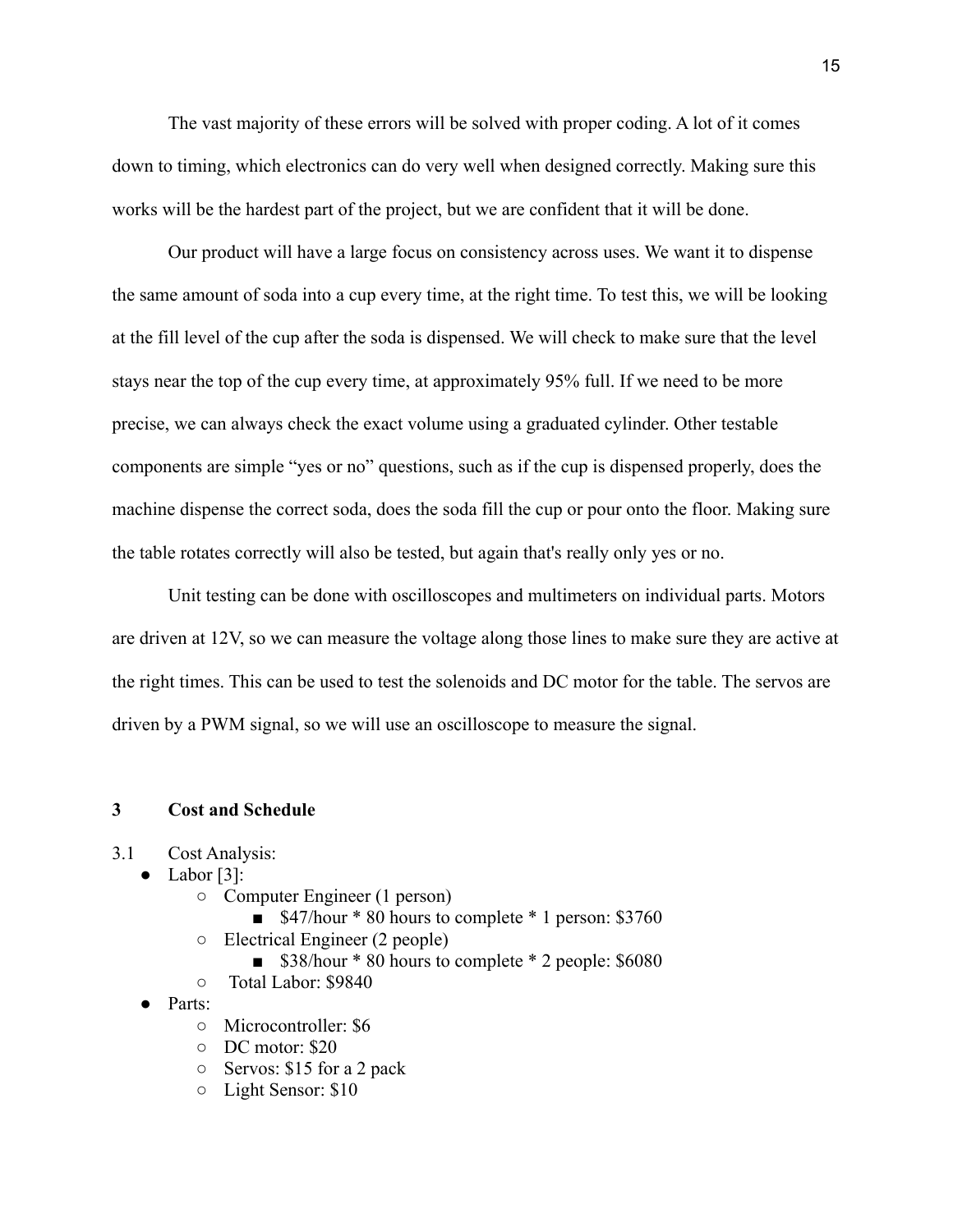- Solenoids: \$10 x2
- Total: \$71
- Totals:
	- $\circ$  \$9840 + \$71 = \$9911
- 3.2 Schedule:

| Weeks | Work to be completed that week                                                                                                                        |
|-------|-------------------------------------------------------------------------------------------------------------------------------------------------------|
| 2/21  | Complete our design document and our design document review. Also, complete<br>the soldering assignment.                                              |
| 2/28  | Order parts to be sent to the machine shop. As well as, get our pcb design<br>approved.                                                               |
| 3/7   | Fill out team evaluation form 1. Speak with the machine shop about the progress of<br>our design. Start working on our remote and bluetooth receiver. |
| 3/21  | Assemble our PCB and start work on coding our microcontroller.                                                                                        |
| 3/28  | Work on personal progress reports and start testing our subsystems                                                                                    |
| 4/4   | Work on our demo and our final paper.                                                                                                                 |
| 4/11  | Work on our demo and our final paper.                                                                                                                 |
| 4/18  | Work on our demo and our final paper.                                                                                                                 |
| 4/25  | Perform our final demonstration and prepare for our presentation.                                                                                     |
| 5/2   | Perform our final presentation, turn in our final paper, and fill out the final team<br>evaluation.                                                   |

## **4 Ethics and Safety**

There are a few safety concerns with making a machine like ours. First of all, it will need to be cleaned periodically, so that bacteria doesn't grow inside. We can do this by running warm, soapy water through the machine to flush out any leftover drink, and clean the tubing too. The dispenser also has moving parts that can create a pinch point. This can be partially combated by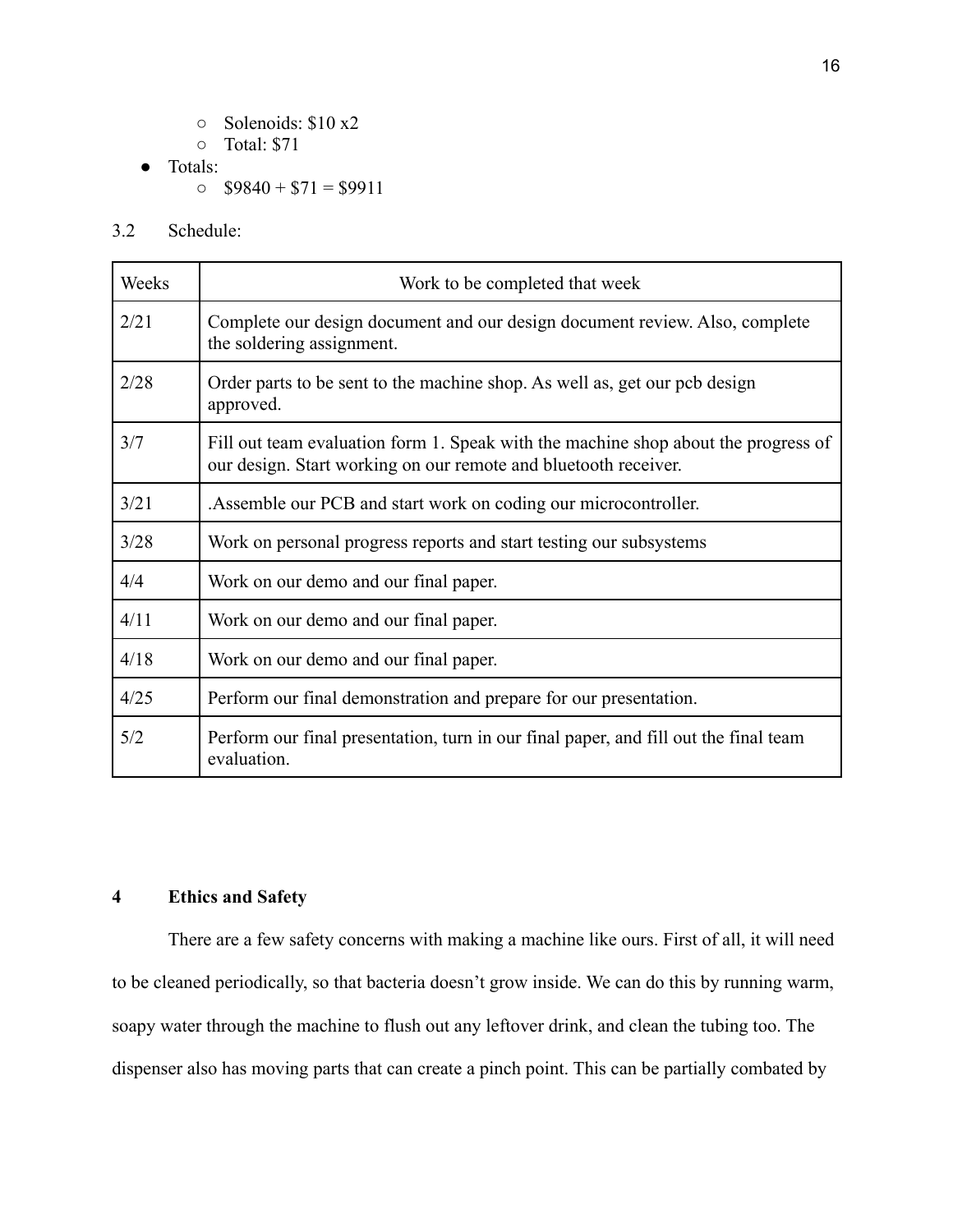shrouding moving parts like servos, but the exterior will still move. However, since it is an autonomous machine, people shouldn't need to be around while it is moving. Warning labels will be applied in case though, so that people are aware of the pinching dangers. We will also have electronics around liquids, so those will be waterproofed as well to prevent short circuits and shock hazards.

We will be following the IEEE code of ethics in all ways possible. We will design our machine to be safe and not cheap, to protect the users from harm when operating the device. We will seek assistance when necessary, and credit all help which we receive. We will hold each other accountable to this code of conduct, and make sure that all tenants are being followed. The full code of ethics can be found [here.](https://www.ieee.org/about/corporate/governance/p7-8.html)

## **5 References**

[1] *10 restaurant staffing issues and how to address them*. GloriaFood Blog. (2021, November

- 9). Retrieved February 11, 2022, from https://www.gloriafood.com/restaurant-staffing-issues
- [2] "IEEE Code of Ethics." *IEEE*, https://www.ieee.org/about/corporate/governance/p7-8.html.
- [3] University of Illinois Urbana Champaign. "Salary Averages | Electrical & Computer Engineering | UIUC." *ECE Illinois*, https://ece.illinois.edu/admissions/why-ece/salary-averages. Accessed 23 February 2022.
- [4] Picaxe Microcontroller Datasheet: [https://picaxe.com/docs/picaxe\\_manual1.pdf](https://picaxe.com/docs/picaxe_manual1.pdf). Accessed 23 February, 2022.